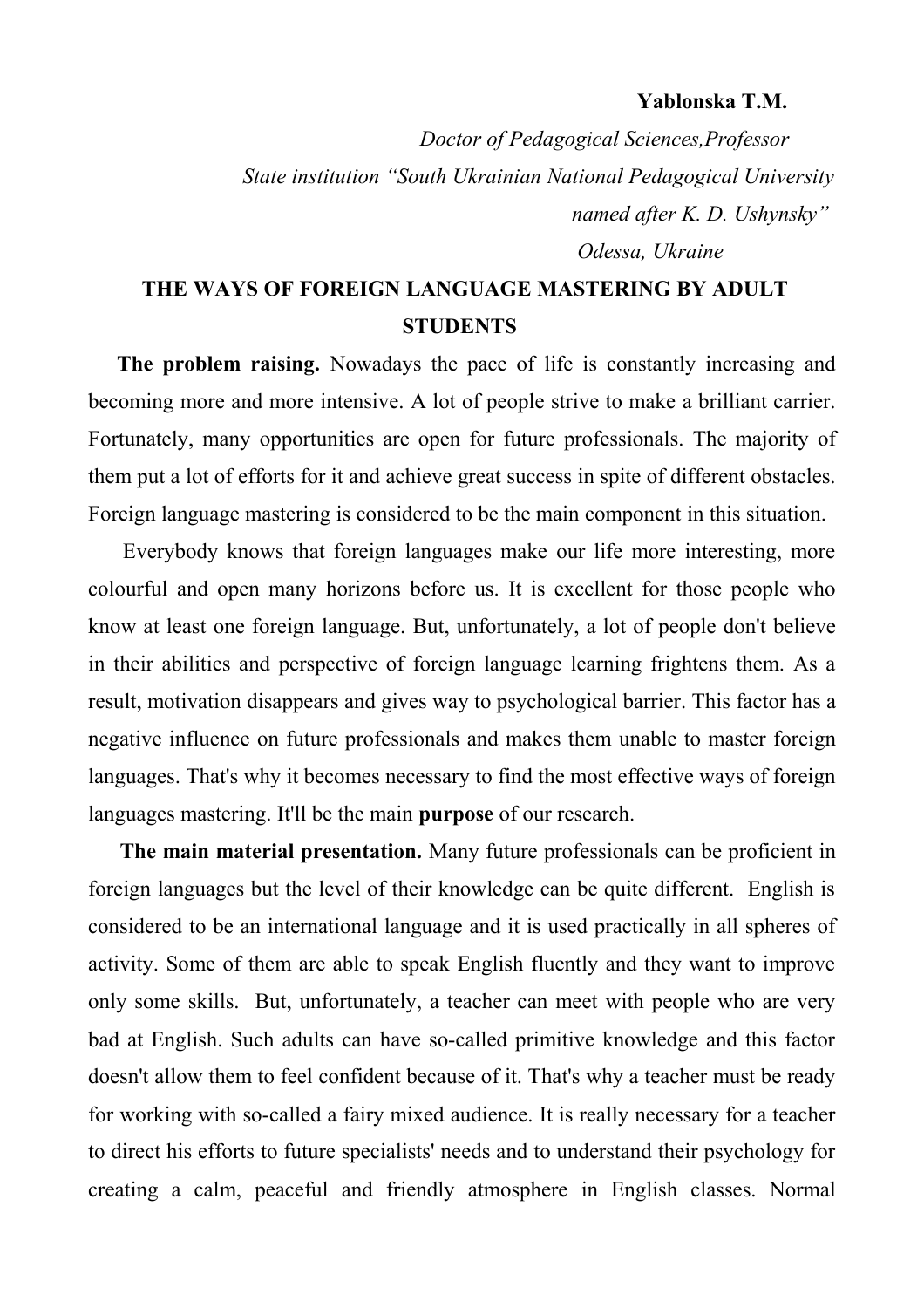psychological climate helps to develop the spirit of cooperation between a teacher and adult students. Adults always appreciate their time and prefer not to waste it on trifles. Consequently, a teacher must be all-rounder, erudite and be verse in many issues. Therefore, it is necessary for him to be in constant search for relevant literature and reliable information on a particular issue. A lot of specialists are very inquisitive and they like asking different questions. In its turn, work with such supplementary sources as mass media, special (professional) literature, manuals, dictionaries, references and, of course, Internet resources also encourages both, a teacher and adult students, to be in constant development. A particular attention should be given to the thematic course organization which reflects the participants' learning objectives and interests. It happens because a lot of future professionals are eager to master special vocabulary (e. g. scientific, technical, medical terminology, neologisms, belonging to different spheres etc). Learning is a bilateral process which combines a teacher and the participants' efforts activity.

 Motivation is counted to be the basis of any activity (Zimnyaya, 1997). Motivation is subdivided into extrinsic and intrinsic ones. Extrinsic motivation is dictated by external circumstances, rules and standards. It is a group of motives, based on external incentives and conditions. E. g. I work hard because I want to get paid. I study English and I want to be an interpreter because it is a very this is a very prestigious job. I don't like English but I want to be a leader in my group. I must master English because it promotes career growth.

 Intrinsic motivation is stipulated by the implementation of certain activities and informed choice. As a rule, adults are guided by intrinsic motivation because they want not only to master English but also strive to address professional issues and to achieve personal development. Everything internal is realized by a person as a «rush of the soul» is based on his personality traits: character, inclinations, etc. E. g. I want to know English because it is my cup of tea. I want to speak English fluently because I want to travel around the world (Trofimov, 2001: 390).

 As we can see from the given examples, motivation can be both positive or negative. Extrinsic motivation is linked with intrinsic one and supported by it.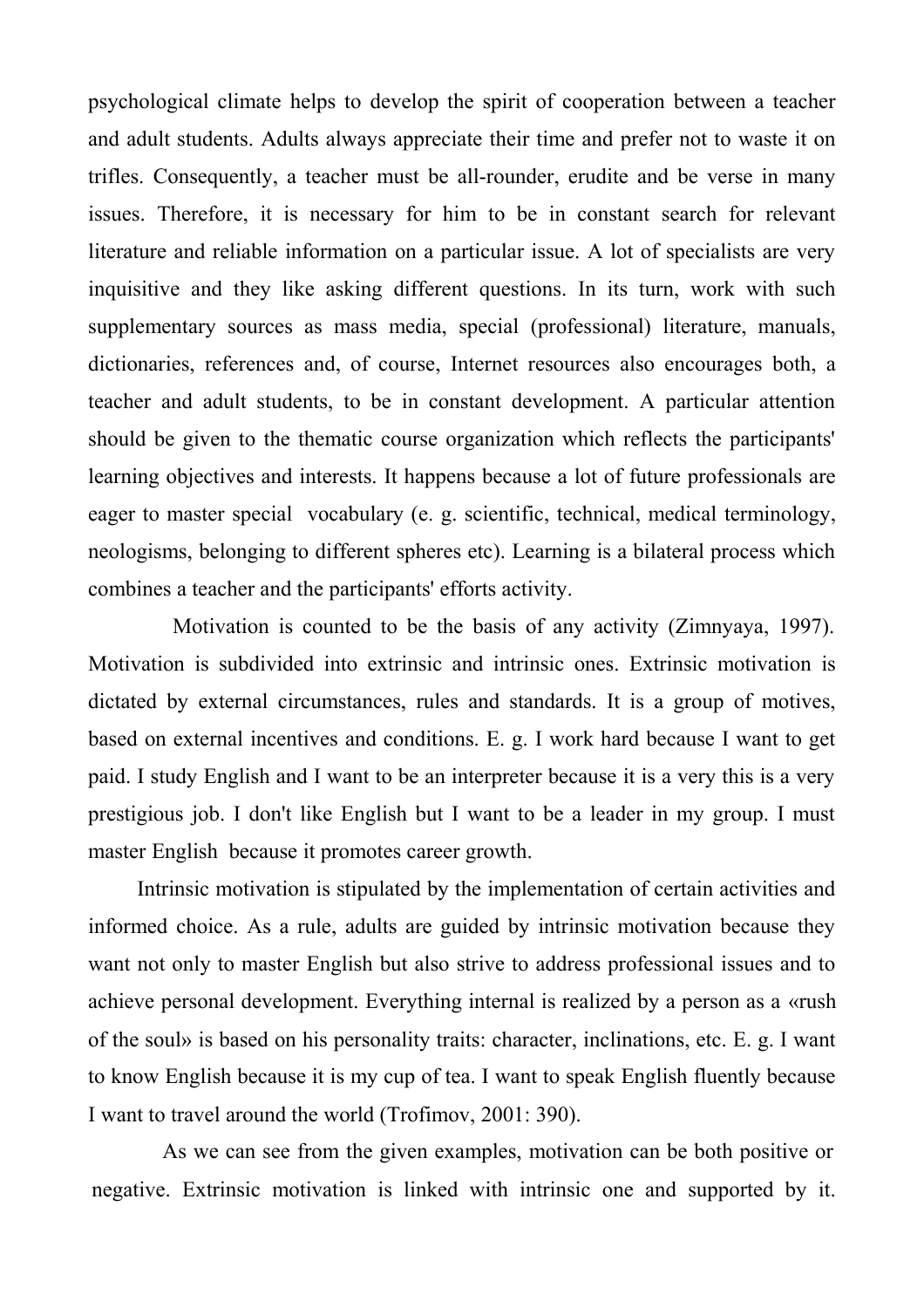Extrinsic motivation practically always plays so-called «strategic role» because it set s the tone for the entire period of learning. Intrinsic motivation plays so-called «tactical» role because it is «warmed up» by the process of language mastering. This motivation is really close and relevant. Why? The learning process should be structured in such a way that the adult students felt pleasure and satisfaction.

 Positive motivation witnesses about the person's desire to do smth in the hope of positive reinforcement. E. g. I'll rework and get days-off. I'II represent my English report at the conference and my chief will give me a bonus. Negative motivation can be a promise to perform an action, sometimes not too pleasant. E. g. I'll try to come to my work in time to avoid fine and an explanatory note. I don't like English. I'll do my best to pass my English examination well because I'm afraid that my parents will blame me for the bad result.

 Communication, as the kind of intrinsic motivation, is considered to be the first and natural necessity for students. Informal conversations on different themes and special sociological questionnaires show that all adult students are eager to speak English with their friends and colleagues, to read books for outlook extension, to correspond for professional reason and for pleasure, to speak fluently with native speakers. Communication encourages adult students to learning. Such collective forms of work in class as work in pairs, role plays, role situations, dramatization helps to make English classes attractive. It is also possible to tell the same about educational informative and training material and conversational topics connected with a lot of interesting and urgent issues. Today practically all adults are eager to enlarge their professional and conversational vocabulary, to deepen their knowledge on various language aspects and to get conversational practice of modern English. The teacher's main task is not to demonstrate only his own knowledge, habits and skills or the level of English but to help the participants to master the language. Adult students' speaking time should exceed the teacher's speaking practice. The prevalence of adults' English speaking practice and extracurricular activities provide an opportunity of demonstrating creativity, independence and initiative in working with supplementary sources (Kan-Kalik, 1990). Different manuals and, especially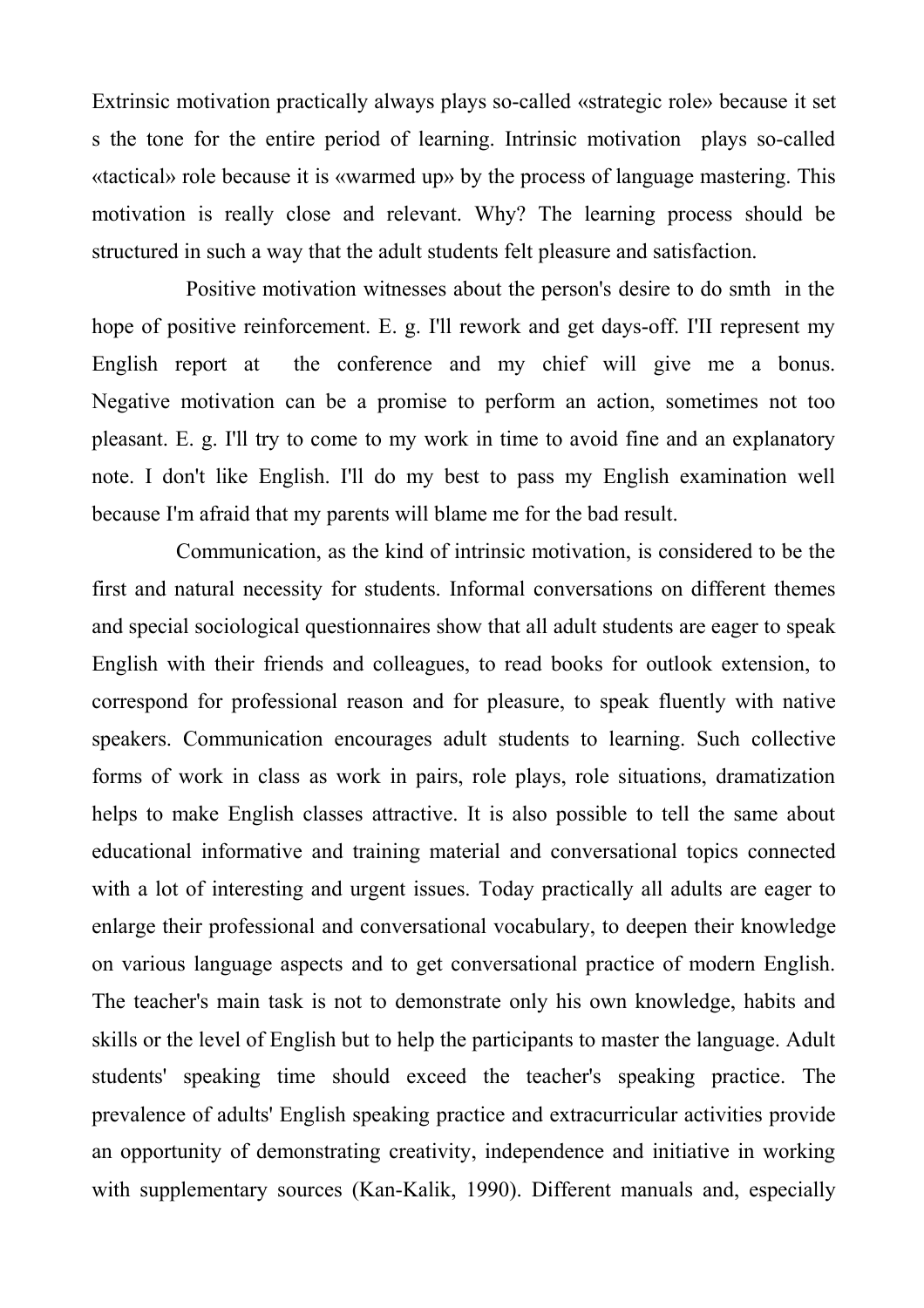Internet Resources, help the future specialists to broaden their horizons concerning as various tasks performing as supplementary events organization. Role forms of wok are also very good for adults because they meet their interests. It is primarily related to the participants' various age groups and, of course, their abilities. Internet resources help to communicate with native speakers from English-speaking countries. It is this fact that contributes to the development of interpersonal, international and intercultural communication. It also promotes to overcome psychological barrier of the «first impression», barrier of mentality and perception, barrier of age, barrier of social status, barrier of failure expectation, barrier of fear about mistake and barrier of individual peculiarities.

 Let's consider them in more details but at first pay attention to the definition a «psychological barrier» in general. Psychological barrier is a person's particular condition which doesn't allow him to realize his innermost dream, to achieve his aim , to take a certain position in the career. Inability to get over oneself on account of inner fears and anxieties is also called a «psychological barrier» (www.vitamarg.com).

 Barrier of the «first impression» is counted to be one of the most common variants. People don't like their opponents and that's why they are eager to finish this acquaintance. In this case the person's behaviour can change in the worst side. A talkative and benevolent person can turn into a shy silent and tries to avoid further conversation with his opponent.

 Barrier of mentality and perception also points to that fact that «many men, many minds», It's true but many people are too offensive and sensitive. On the one hand, they are conscious that all people are different and have different opinions. But on the other hand, the divergence of views leaves a bad aftertaste in their souls.

 Barrier of age means a certain psychological discomfort connected with age difference. An adult student can feel awkwardness and be perplexed if the teacher is much younger. The same thing can be said about the teacher if he is younger than his students. He can also feel embarrassment.

Barrier of social status is also a sore subject for a lot of adult students. Many of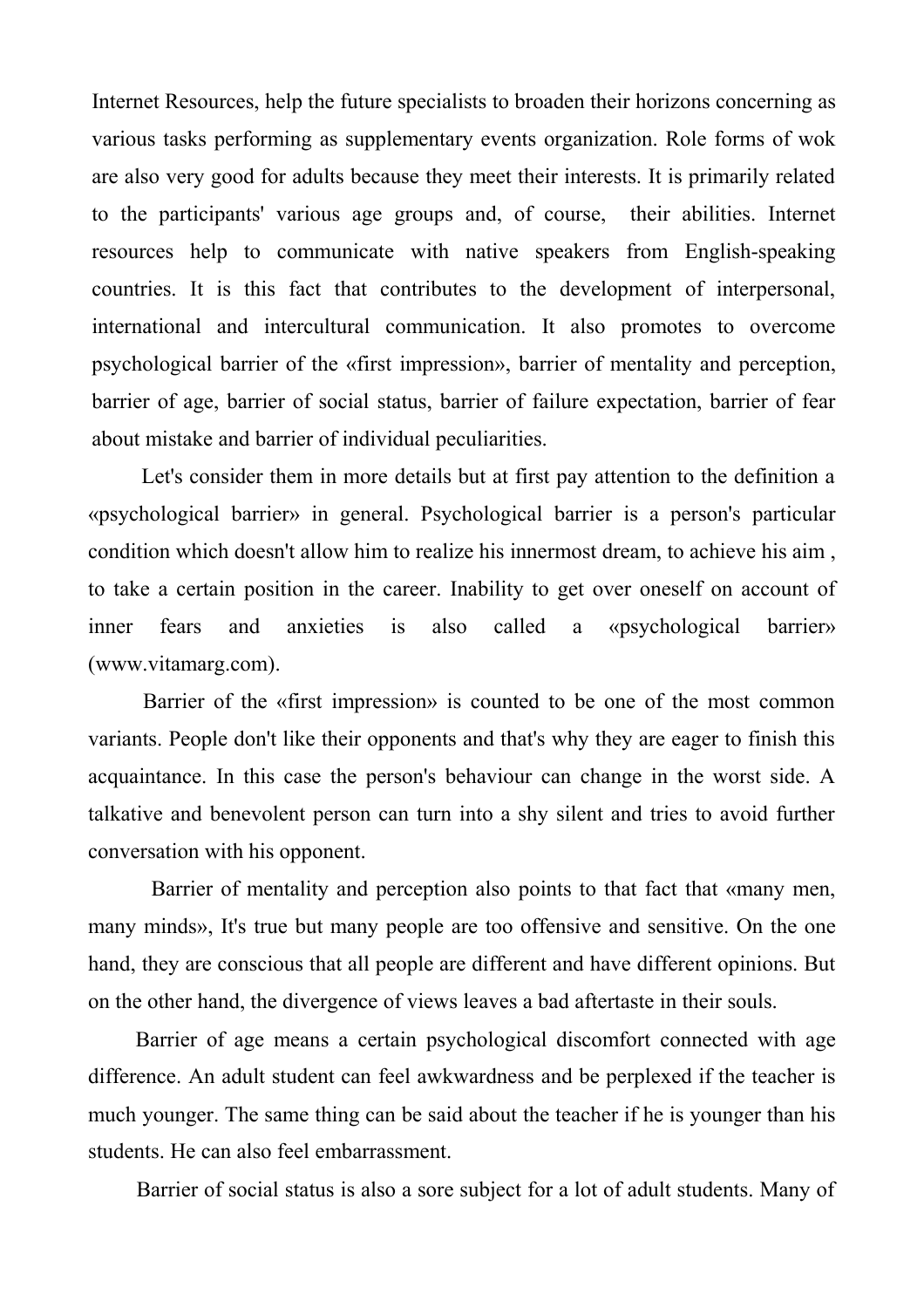them are anxious about so-called «certain status in society». This factor often act as a a peculiar «heavy burden» in teaching English.

 Barrier of failure expectation implies the fact that adult students will not be able to master English at all even in spite of all ongoing titanic efforts. They don't believe in their potential and think that they are failures.

 Barrier of fear about mistake at first witnesses that some students can have gaps in their knowledge. That's why they can't complete a task exceptionally because they are afraid of making a mistake. Even the most insignificant one.

 Barrier of individual peculiarities indicates the students' success rate and speed of learning material acquisition. It is necessary to take into consideration such factors as students' type of mentality and a kind of memory.

 According to one well-known proverb «Where there's a will there's a way» it is possible to cope with a lot difficulties and obstacles. In this case it concerns varieties of psychological barriers which are enumerated above. Even in spite of that fact that a person hesitates to speak English with his group mates or with a teacher because of being a real laughing-stock among them he has a lot of opportunities to change this «sensitive» situation for the best. Primarily, the strongest traits of his character will give a wonderful chance to do it. Each person is inquisitive and even curious in some degree. Obstinate and ambitious «social climbers» are not limited only by books, notes or even TV programmes. They like to sit on Internet forums or web conferencing especially with native speakers. There are a lot of specialized and universal sites there. Each person can choose a site which he needs for his profile (greenwich.org.ua) .

 **Conclusion.** Therefore, it is necessary for the teacher to choose the democratic mode of communicative interaction organization and to talk into consideration the participants' individual abilities and interests. The teacher must also focus on one more very significant factor. E. g. If he wants his adult students to represent their reports or to dramatize the compiled dialogues or monologues he must listen them very attentively to the end. In any case he should not interrupt their speech. He should point out their mistakes only after finishing the speech. The teachers' criticism